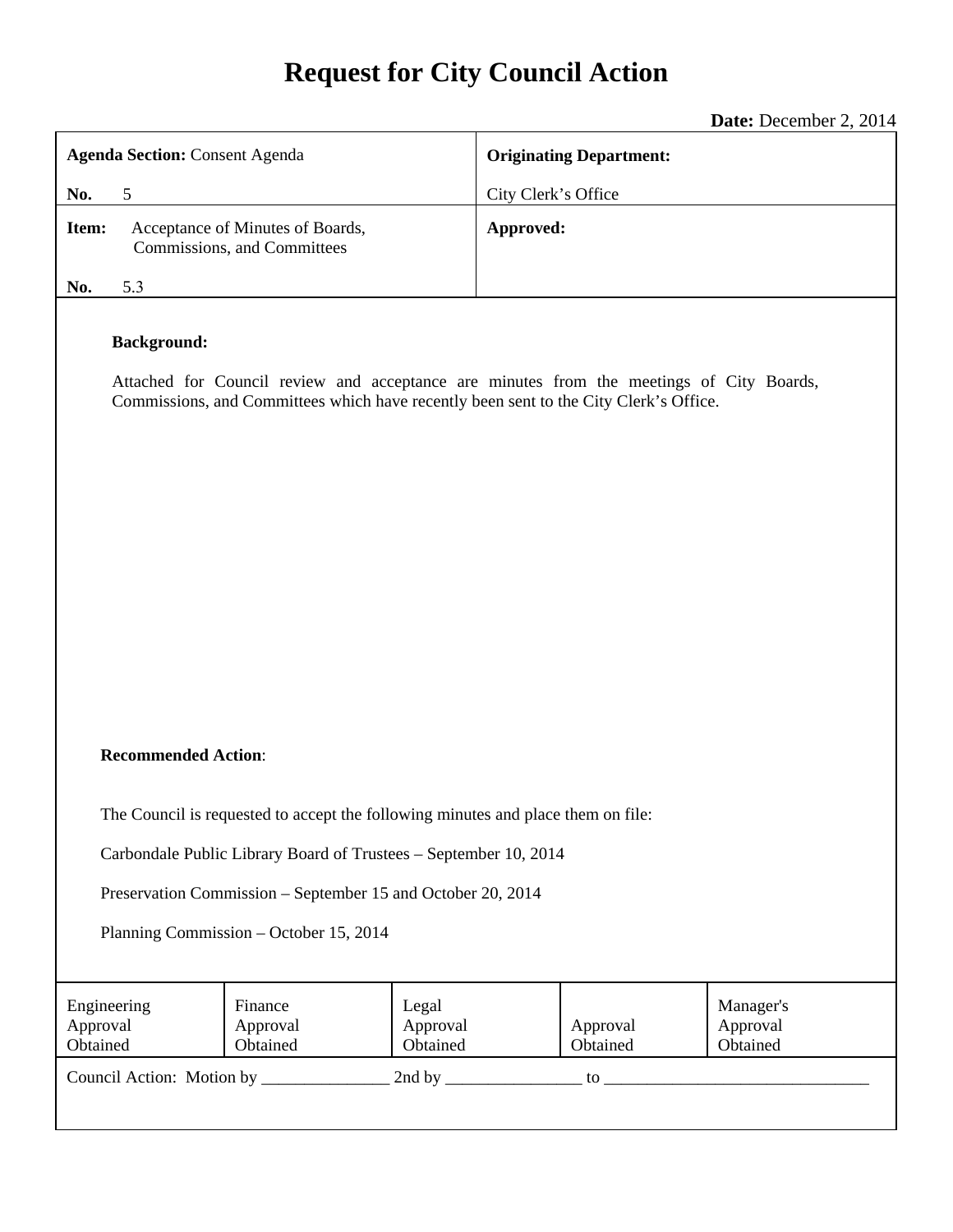#### **Carbondale Public Library Board of Trustees**

Wednesday, September 10, 2014 Meeting Room 4:30 p.m. 405 West Main St.

#### **MINUTES**

### **Call to order.**

The meeting was called to order at 4:30 p.m.

#### **Roll call.**

Introductions, audience and visitors. Visitors are asked to introduce themselves at this time and present any issues they wish to discuss. Visitors wishing to address specific agenda items will be granted two to five minutes at the discretion of the President, not to exceed a total of twenty minutes. The Library Board may cut short any comments that are irrelevant, repetitious, or disruptive. (Id. at 1425-26).

#### **Present.**

Philip Brown, President Barbara Levine, Vice President (2) Susan Tulis, Secretary Roland Person (1) Don Prosser, Treasurer Joyce Hayes (1) Sharifa Stewart (3) Harriet Simon (1)

**Absent.**  Julian Pei (5 excused)

The number following the Trustee's name indicates the number of absences this fiscal year.

#### **Staff present.**

Diana Brawley Sussman, Library Director Gwen Hall, Finance Manager

**Visitors present.**  None.

**President's report.**  None.

#### **Secretary's report.**

1. Approval of the August 13, 2014 minutes. Roland Person made a motion to approve minutes. Susan Tulis seconded. MOTION passed unanimously.

#### **Correspondence and communications.**

1. Discussed businesses who'd requested a reduction in property value from the Jackson County Board of Review who were not satisfied with the results and have taken their request to the state board (PTAB). The board reiterated that in the past few years, several corporations have attempted to reduce their local tax burden by claiming that their property is worth less than its listed value. When they succeed, the tax burden shifts to the homeowners, who see their own property taxes increase.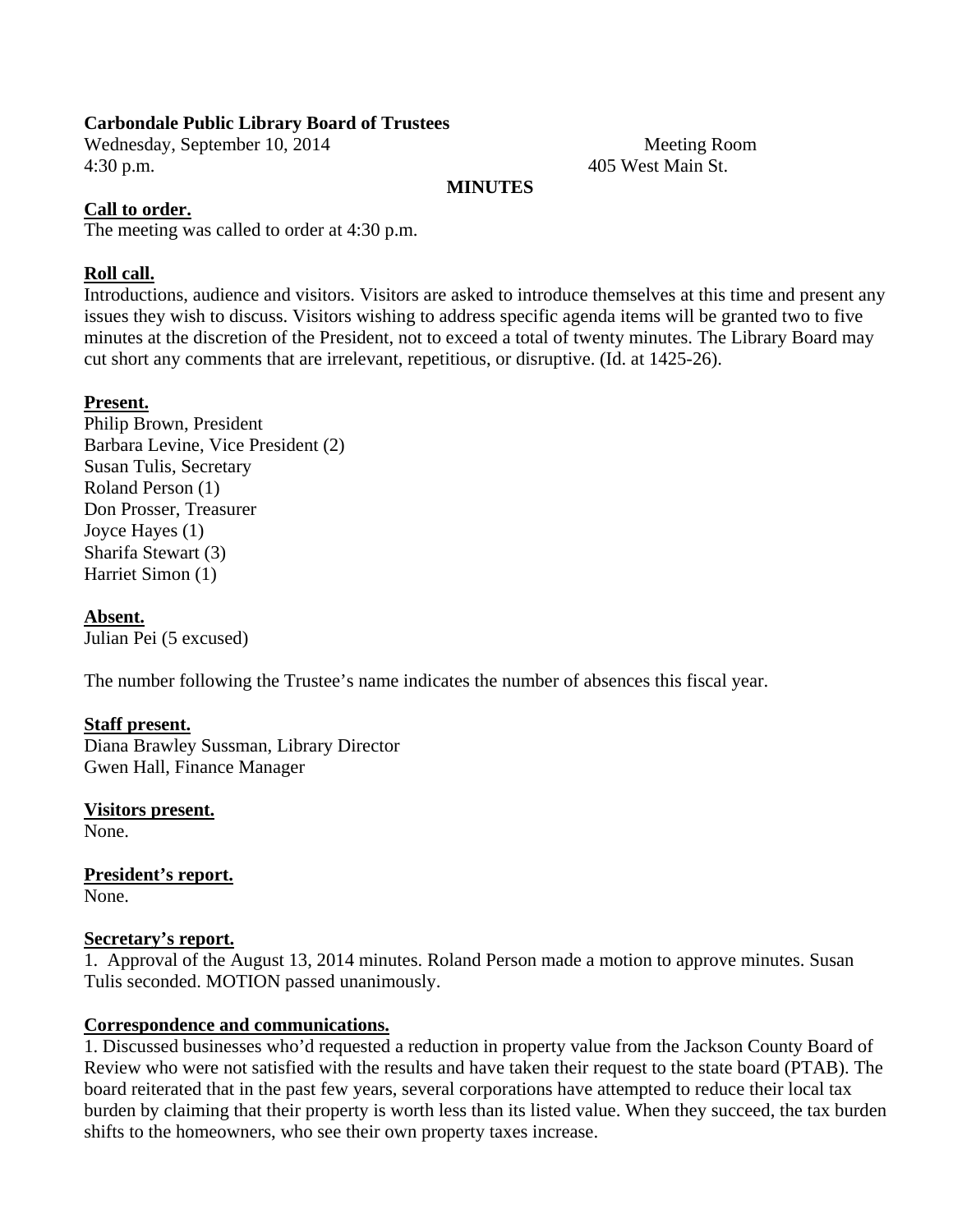## **Financial report.**

1. Approval of bills payable up to and including bills due September 16, 2014 to October 15, 2014. Roland Person made a motion to pay these bills. Susan Tulis seconded. MOTION passed unanimously. 2. Acceptance of the financial report for September 2014. Gwen Hall explained that e-rate from Comcast came in. We have enough in reserves this year to avoid borrowing funds. Barbara Levine made a motion to approve the financial report. Harriet Simon seconded. MOTION passed unanimously.

# **Librarian's report.**

1. Building and grounds maintenance. Looking for a second company to provide an estimate on replacing wooden fence along eastern perimeter. Minor repairs are needed to the garden wall. When revenue comes in we will need to look again at purchasing and wiring security cameras, improving outdoor lighting and other repairs. We have budgeted to resurface the parking lot in the spring.

2. Other. Discussed Community Cinema plans with WSIU this year, the 3Rs program to provide used books to prison libraries and other community services the library provides.

Looked at new website at carbondalepubliclibrary.org . By designing the site herself with help from Lazerware, our Technology Instructor Wendy Schoof saved the library about \$6,000. Roland Person made a motion that the board officially thank Wendy. Philip Brown seconded. MOTION passed unanimously.

# **Committee reports.**

1. Report from Personnel Committee regarding Director's annual performance evaluation. Philip Brown gave report. Excerpt: "The committee concluded: Ms Sussman's answers on the evaluation form were thoughtful, well informed, and appropriately detailed. In responding to her answers, the vast majority of scores given by the 8 Trustees were "excellent." Of the very few scores that were not "excellent," none fell below "satisfactory." Not surprisingly, several Trustees also chose to comment, and spoke in glowing terms of Ms Sussman's performance over the past year.

One trustee's comment summed up her performance well: "We, the Board and the Community, continue to be fortunate that we have such a skilled, dedicated and energetic director of our library. We enjoy working together to improve all elements of library service to our community and patrons." With regard to resolving problems the library faces, another trustee conveyed confidence in her ability: "The director has been very astute in identifying strengths and weaknesses of the library's operation. She has most capably anticipated a number of issues and addressed them before they really became a problem. When faced with unexpected challenges, she has left no stone unturned in meeting them head-on."

2. Approval of August 27, 2014 Personnel Committee minutes. Harriet Simon made a motion to approve Personnel Committee minutes. Joyce Hayes seconded. MOTION passed unanimously.

# **Unfinished business.**

2. Insurance: Board discussion and decisions regarding changes in coverage: Earthquake insurance; health insurance. Don Prosser made a motion to set the threshold for health insurance coverage at 30 hours. Susan Tulis seconded. Don Prosser explained that a person in the private sector (larger company) would get insurance at 30 hours, so it's a matter of fairness that we would reward our employees accordingly. It also follows the intent of the Affordable Care Act. MOTION passed unanimously.

Tabled discussion of our deductible for earthquake insurance until we can examine exact figures in November.

The Director pointed out that Mary Lou Brown from Cherry Insurance measured the Brush building herself and argued successfully on our behalf for full coverage from the insurance provider.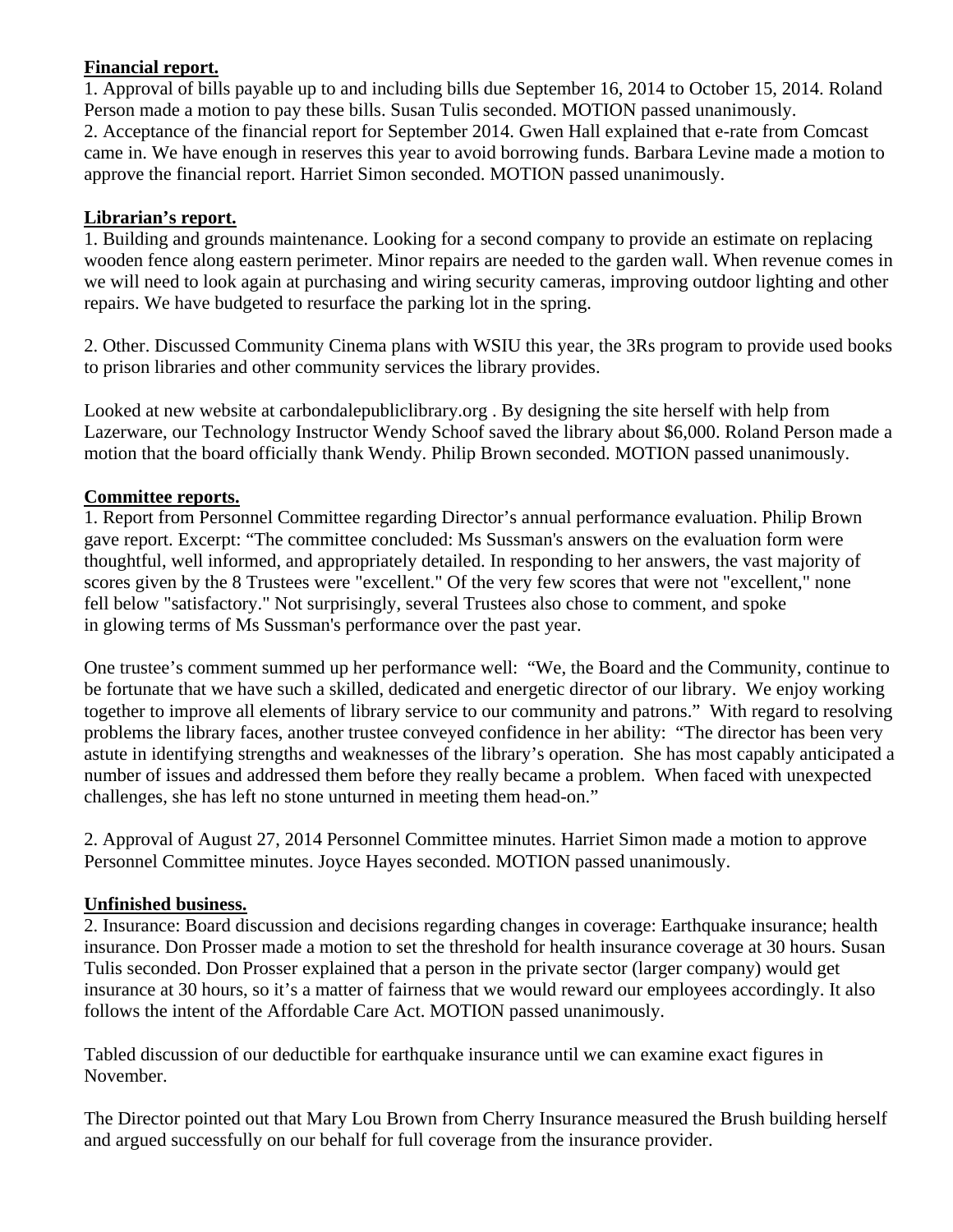# **New business.**

1. Resolution Authorizing the Filing of a Request for Intervention Before the Illinois Property Tax Appeal Board. Don Prosser made a motion to pass this resolution. Susan Tulis seconded. MOTION passed unanimously. 8 ayes. 0 nays. 1 absent.

#### **Other.**

None.

# **Adjournment.**

Adjourned at 5:22pm

Next Board Meetings for 2014 (all in Public Library meeting room, 4:30 p.m.): October 8, November 12, December 10

#### **Respectfully submitted:**

Susan Tulis, Secretary

**Prepared by:** Diana Brawley Sussman, Library Director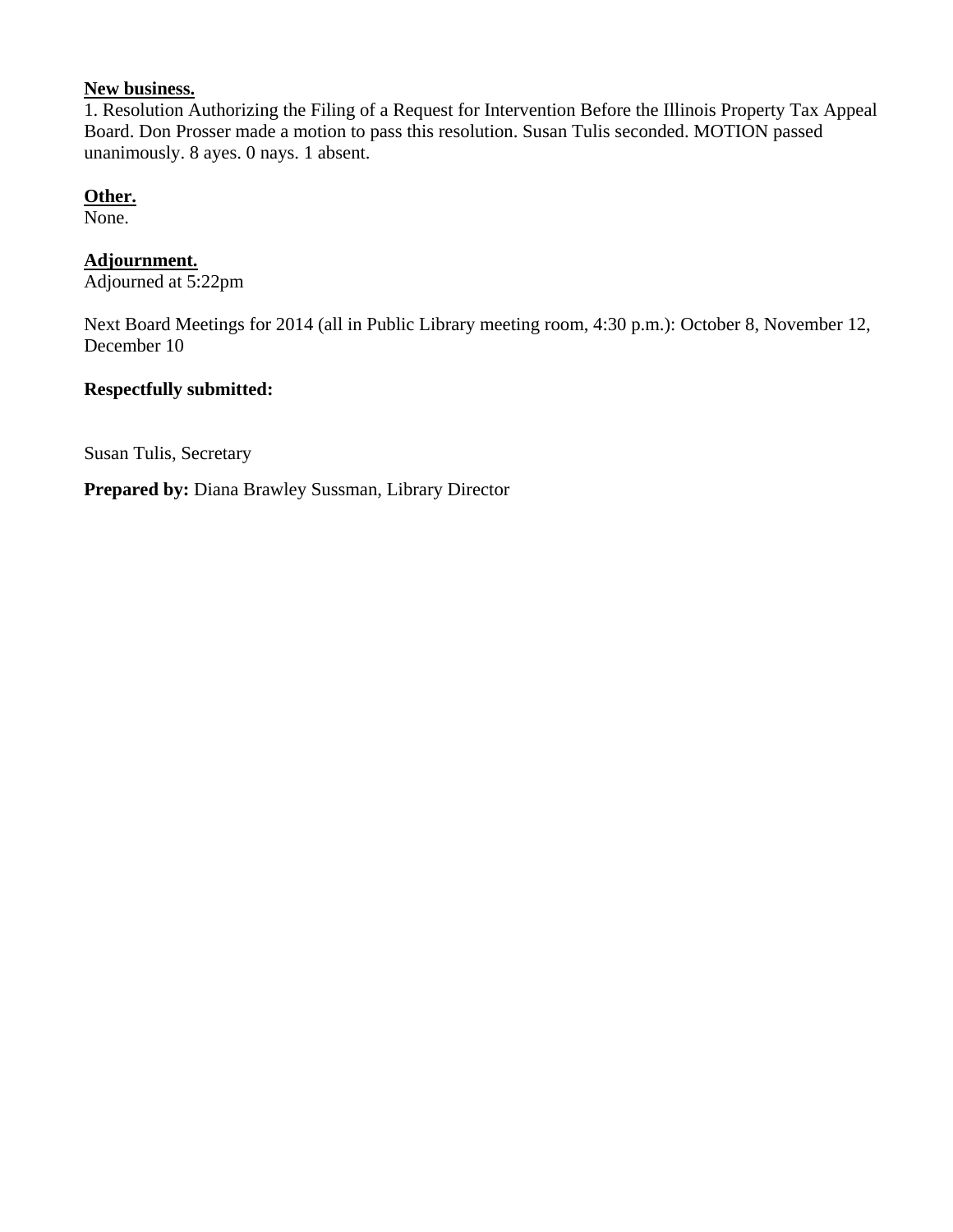# **MINUTES**

# **City of Carbondale Preservation Commission Monday, September 15, 2014 City Hall/Civic Center – 7:00 p.m***.*

1. **Roll Call:** Mr. Sigler called the meeting to order at 7:00p.m.

**Members Present:** Jackson, Comparato, Doherty, Ittner, Sigler and Benedict

**Members Absent:** Clark, Parkinson, Van Awken

**Staff Present:** Sergeev

**Guests:** None

2. **Approval of Minutes:** Ms. Ittner moved, seconded by Mr. Comparato, to approve the minutes of June 16, 2014. The motion to approve the minutes passed on a unanimous voice vote.

#### 3. **Communication and Reports:**

A. Educational and Technical Assistance Committee

Ms. Ittner summarized activities pertaining to Educational and Technical Assistance Committee.

B. Nomination and Hardship Committee

Nothing to review

C. Work Plan Committee

Nothing to review

D. Certificate of Appropriateness Committee

Nothing to review

#### 4. **Old Business:**

A. Survey results

Ms. Sergeev gave a brief update of the survey results.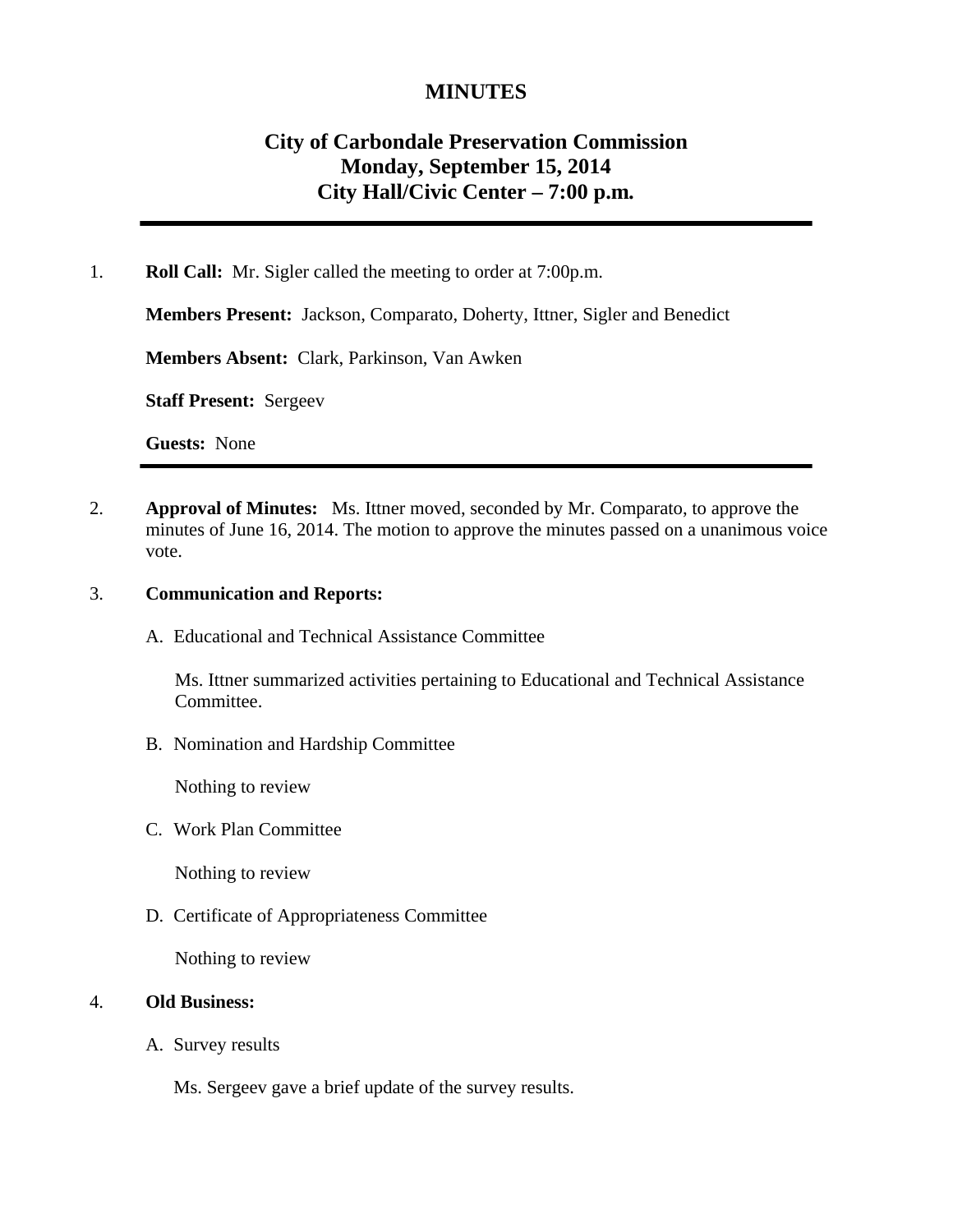#### 5. **New Business:**

Mr. Sigler discussed the training seminar coming up in Centralia. He stated that to serve on the committee you do need to have a certain amount of training hours per year.

Ms. Sergeev informed the committee of another seminar in Springfield.

### 6. **Comments by the Public, Commission Members or Staff:**

Ms. Sergeev updated the committee that D. Gorton and Jane Adams did not receive the Landmarks Illinois' Richard H. Diehaus Foundation Leadership Award.

Mr. Sigler talked about the Downtown Master Plan Meetings and asked for everyone to try and attend.

## 7. **Adjournment:**

Mr. Sigler adjourned the meeting at 7:37 p.m.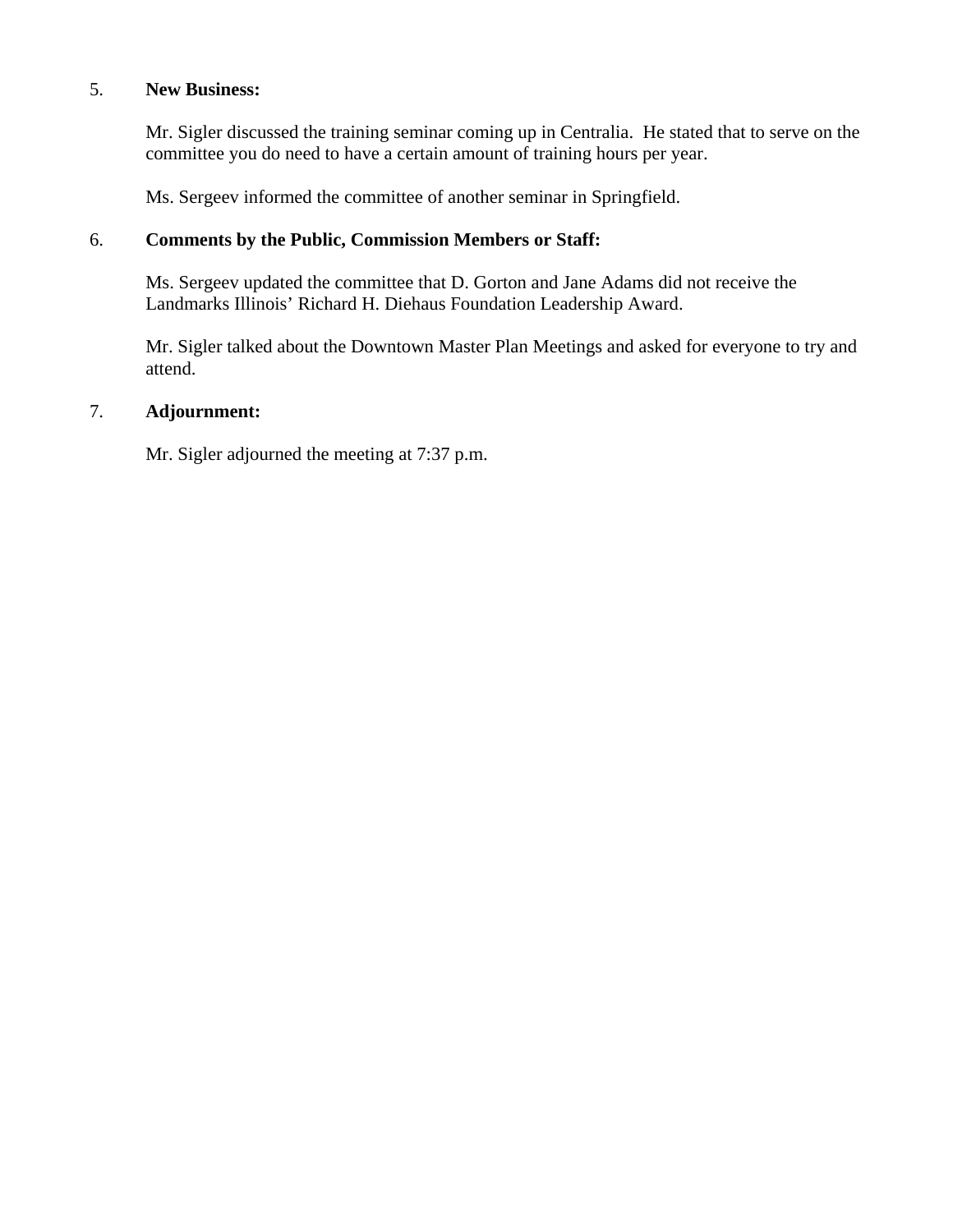

# **MINUTES**

# **Preservation Commission Monday, October 20, 2014 City Hall/Civic Center – 7:00 p.m***.*

1. **Roll Call:** Mr. Parkinson called the meeting to order at 7:00p.m.

**Members Present:** Jackson, Comparato, Doherty, Ittner, Parkinson, Sigler and Benedict

**Members Absent:** Clark, Van Awken

**Staff Present:** Sergeev

**Guests:** None

2. **Approval of Minutes:** Ms. Ittner moved, seconded by Mr. Sigler, to approve the minutes of September 15, 2014.

The motion to approve the minutes passed with a unanimous voice vote.

#### 3. **Communication and Reports:**

a) Educational and Technical Assistance Committee

Ms. Ittner announced that interviewee Winifred 'Win' Mitchell passed away.

Ms. Ittner also stated that Anne Ragsdale Shinall's oral history was complete and ready for submission. Ms. Ittner mentioned that Mr. Peter Pirmann, from the Varsity Theater, spoke at the Woman's Club Meeting, he explained how the progress was going and gave Ms. Ittner an itinerary for the VCA showing that they were booked solid through the end of 2014.

b) Nomination and Hardship Committee

Nothing to Review

c) Work Plan Committee

Nothing to Review

d) Certificate of Appropriateness Committee

Nothing to Review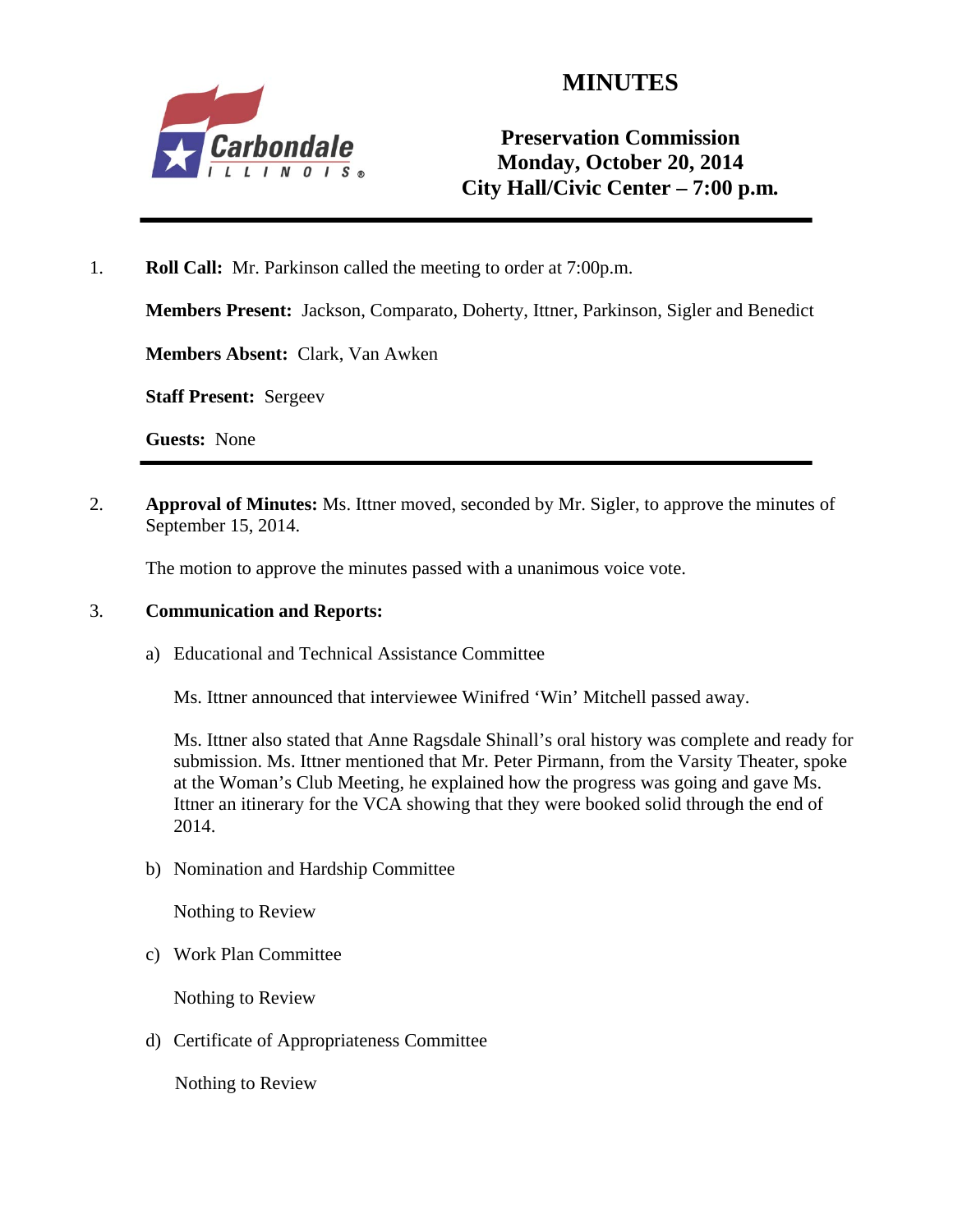#### 4. **Old Business:**

None

#### 5. **New Business:**

a) Discussion of Plaque for the "Bomb" donated by the Gibson Family

Mr. Parkinson asked Ms. Sergeev to give a summary about the Bomb.

Ms. Sergeev gave a brief update about the Bomb.

It was decided to form a committee consisting of Ms. Doherty and Ms. Sergeev to write the wording for the dedication plaque.

b) Discussion of Endangered Properties

Mr. Parkinson asked Ms. Sergeev to update the commission pertaining to information about buying endangered properties.

Ms. Sergeev informed the commission that she spoke with the City attorney and was informed the City Council is the only body with the authority to purchase a property by the City.

Mr. Parkinson suggested the commission exploring the possibilities of Commission Members looking into advising or directing different organizations that could protect or buy endangered properties.

## 6. **Comments by the Public, Commission Members or Staff:**

Mr. Sigler updated the commission about the Downtown Advisory Council, DAC.

There was a short discussion about the DAC.

Mr. Parkinson suggested that a sub-category be added to the Preservation Commission Agenda for future meetings for formal updates about the DAC.

Ms. Ittner moved, seconded by Mr. Comparato, to add an informational oral report pertaining to DAC.

The motion passed with a unanimous voice vote.

## 7. **Adjournment:**

Mr. Parkinson adjourned the meeting at 7:40 p.m.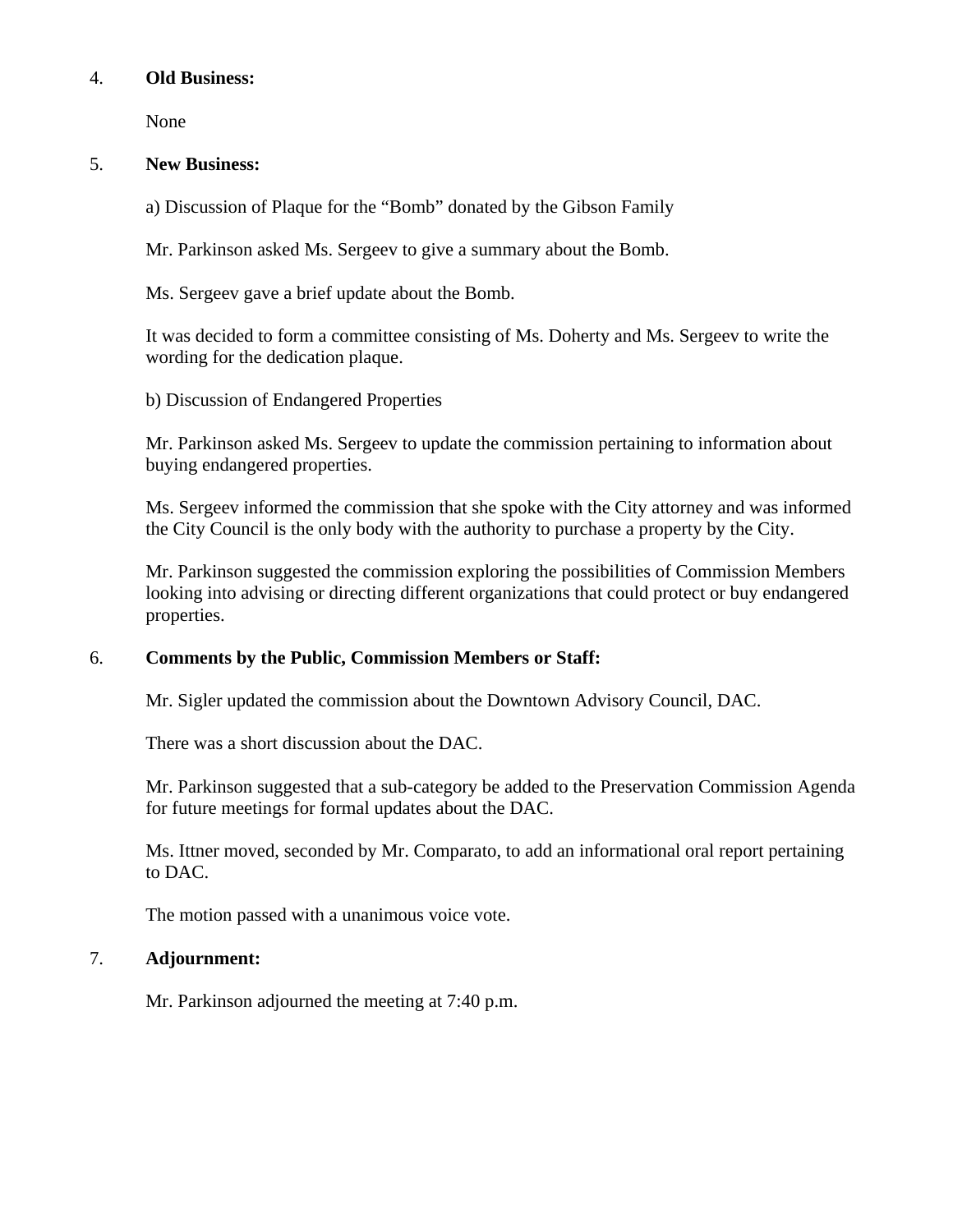

**MINUTES Carbondale Planning Commission Wednesday, October 15, 2014 Room 108, 6:00 p.m. City Hall/Civic Center** 

Mr. Grant called the meeting to order at 6:00 p.m.

**Members Present:** Grant, Loos, Anz, Field, Lilly, Love and Bradshaw (ex-officio)

**Members Absent:** Schachel, Kang and Barke

**Staff Present:** Wallace, Sergeev, Taylor

#### **1. Approval of Minutes:**

Mr. Love moved, seconded by Mr. Loos, to approve the minutes for October 01, 2014. The motion to approve the minutes passed on a unanimous voice vote.

\_\_\_\_\_\_\_\_\_\_\_\_\_\_\_\_\_\_\_\_\_\_\_\_\_\_\_\_\_\_\_\_\_\_\_\_\_\_\_\_\_\_\_\_\_\_\_\_\_\_\_\_\_\_\_\_\_\_\_\_\_\_\_\_\_\_\_\_\_\_\_\_\_\_\_\_\_\_

#### **2. Report of Officers, Committees, Communications**

#### **3. Public Hearings**

A. **PC 15-03**, 900, 910, and 920 East Walnut request to rezone property from the R-3, High Density Residential, zoning district to SB, Secondary Business, zoning district.

Mr. Grant declared Public Hearing PC 15-03 open and asked Mr. Wallace to read the legal notice.

Mr. Wallace read the legal notice.

Mr. Grant asked Ms. Sergeev to present the staff report.

 Ms. Sergeev, Planner for the City of Carbondale, was sworn in and read part A of the staff report.

Mr. Grant asked if there were any questions of staff.

There were none.

Mr. Grant asked if the applicant was present and wished to speak. The applicant, Pradeep Reddy, 611 Deerlake Dr. W., Carbondale, IL, did come forward and stated that he would like to replace the current apartments with medical and